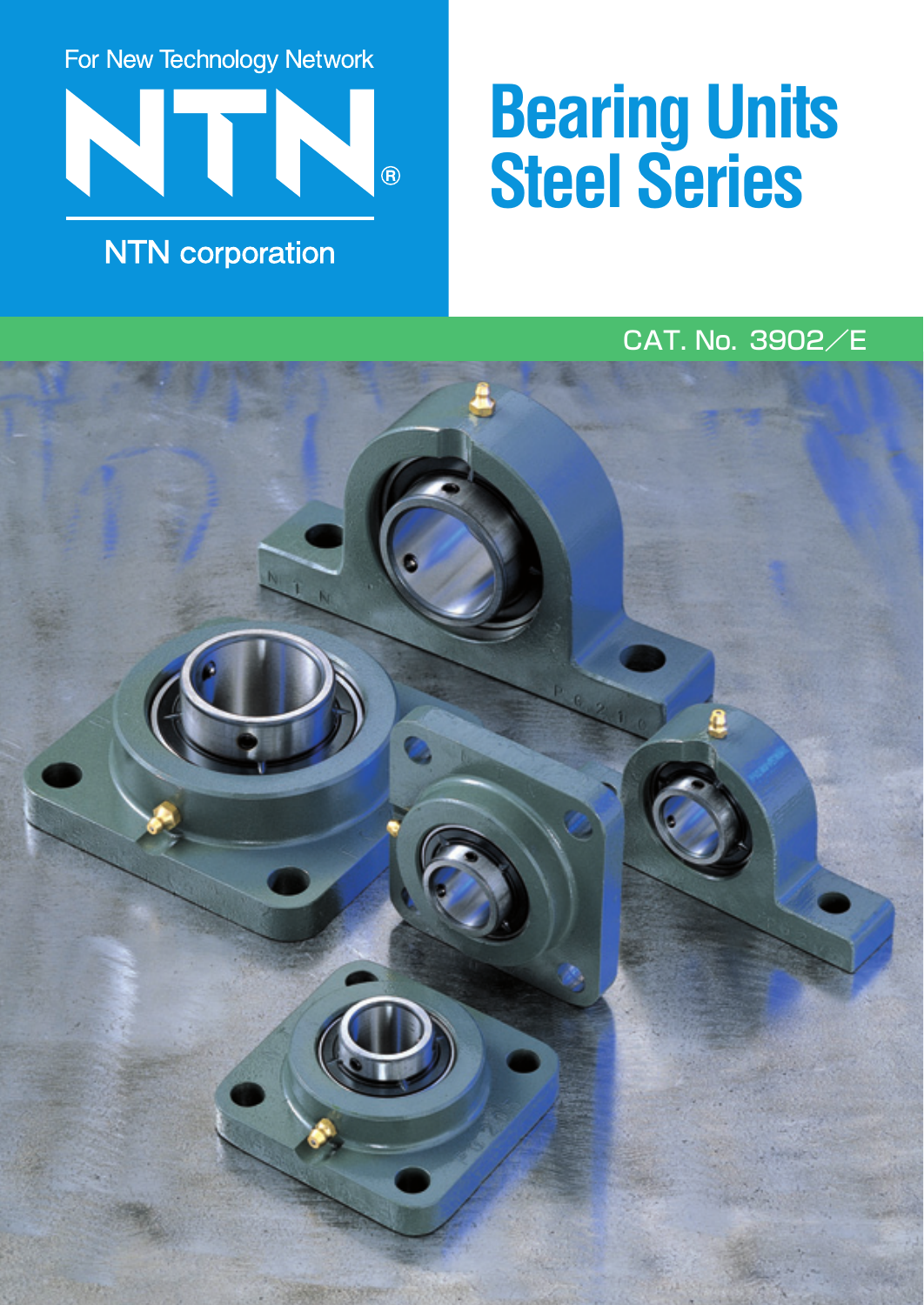### **Pillow Block Unit; UCPG2 series**

Cylindrical bore with set screw







| <b>Bore</b><br>dia. | Part number      | Boundary dimensions mm |     |                |                |                |       |                |                |               | <b>Nominal</b><br>bolt | Insert         | <b>Basic</b><br><b>Basic</b><br>dvnamic<br>static<br>rated load rated load |           | Housing        | <b>Mass</b><br>kg |
|---------------------|------------------|------------------------|-----|----------------|----------------|----------------|-------|----------------|----------------|---------------|------------------------|----------------|----------------------------------------------------------------------------|-----------|----------------|-------------------|
| mm                  |                  | H                      | L   | $\overline{J}$ | $\overline{A}$ | $\overline{N}$ | $H_1$ | H <sub>2</sub> | $\overline{B}$ | $\mathcal{S}$ | dia.                   | bearing number | kN<br>$C_{r}$                                                              | kN<br>Cor | part number    | (Ref.)            |
| 12                  | <b>UCPG201D1</b> |                        |     |                |                |                |       |                |                |               |                        | <b>UC201D1</b> |                                                                            |           | <b>PG203D1</b> | 0.7               |
| 15                  | <b>UCPG202D1</b> | 30.2                   |     |                |                |                |       | 62             |                |               |                        | <b>UC202D1</b> |                                                                            |           |                |                   |
| 17                  | <b>UCPG203D1</b> |                        | 127 | 95             | 25             | 12             | 14    |                | 31             | 12.7          | M10                    | <b>UC203D1</b> | 12.8                                                                       | 6.65      |                |                   |
| 20                  | <b>UCPG204D1</b> | 33.3                   |     |                |                |                |       | 65             |                |               |                        | <b>UC204D1</b> |                                                                            |           | <b>PG204D1</b> |                   |
| 25                  | <b>UCPG205D1</b> | 36.5                   | 140 | 105            | 30             |                | 15    | 71             | 34             | 14.3          |                        | <b>UC205D1</b> | 14.0                                                                       | 7.85      | <b>PG205D1</b> | 0.8               |
| 30                  | <b>UCPG206D1</b> | 42.9                   | 165 | 121            | 35<br>40       |                | 17    | 83             | 38.1           | 15.9          | M14                    | <b>UC206D1</b> | 19.5                                                                       | 11.3      | <b>PG206D1</b> | 1.3               |
| 35                  | <b>UCPG207D1</b> | 47.6                   | 167 | 127            |                | 17             | 18    | 93             | 42.9           | 17.5          |                        | <b>UC207D1</b> | 25.7                                                                       | 15.3      | <b>PG207D1</b> | 1.6               |
| 40                  | <b>UCPG208D1</b> | 49.2                   | 184 | 137            |                |                |       | 98             | 49.2           | 19            |                        | <b>UC208D1</b> | 29.1                                                                       | 17.8      | <b>PG208D1</b> | 1.9               |
| 45                  | <b>UCPG209D1</b> | 54                     | 190 | 146            |                |                | 20    | 106            |                |               |                        | <b>UC209D1</b> | 32.5                                                                       | 20.4      | PG209D1        | 2.2               |
| 50                  | <b>UCPG210D1</b> | 57.2                   | 206 | 159            | 45             |                | 21    | 114            | 51.6           |               | M16                    | <b>UC210D1</b> | 35.0                                                                       | 23.2      | <b>PG210D1</b> | 2.6               |
| 55                  | <b>UCPG211D1</b> | 63.5                   | 219 | 171            |                | 19             | 23    | 126            | 55.6           | 22.2          |                        | <b>UC211D1</b> | 43.5                                                                       | 29.2      | <b>PG211D1</b> | 3.3               |
| 60                  | <b>UCPG212D1</b> | 69.8                   | 241 | 184            |                |                | 25    | 138            |                |               |                        | <b>UC212D1</b> | 52.5                                                                       | 36.0      | <b>PG212D1</b> | 4.6               |
| 65                  | <b>UCPG213D1</b> | 76.2                   | 265 | 203            | 50             |                | 27    | 151            | 65.1           | 25.4          |                        | <b>UC213D1</b> | 57.5                                                                       | 40.0      | <b>PG213D1</b> | 5.9               |
| 70                  | <b>UCPG214D1</b> | 79.4                   | 266 | 210            |                |                |       | 157            | 74.6           | 30.2          |                        | <b>UC214D1</b> | 62.0                                                                       | 44.0      | <b>PG214D1</b> | 6.6               |
| 75                  | <b>UCPG215D1</b> | 82.6                   | 275 | 217            | 55             | 24             | 28    | 163            | 77.8           |               | M20                    | <b>UC215D1</b> | 66.0                                                                       | 49.5      | <b>PG215D1</b> | 7.4               |
| 80                  | <b>UCPG216D1</b> | 88.9                   | 292 | 232            |                |                | 30    | 175            | 82.6           | 33.3          |                        | <b>UC216D1</b> | 72.5                                                                       | 53.0      | <b>PG216D1</b> | 9.0               |
| 85                  | <b>UCPG217D1</b> | 95.2                   | 310 | 247            | 60             |                | 32    | 187            | 85.7           | 34.1          |                        | <b>UC217D1</b> | 83.5                                                                       | 64.0      | <b>PG217D1</b> | 11                |
| 90                  | <b>UCPG218D1</b> | 101.6                  | 327 | 262            | 65             | 26             | 33    | 200            | 96             | 39.7          | M22                    | <b>UC218D1</b> | 96.0                                                                       | 71.5      | <b>PG218D1</b> | 13                |

Note)

1. Stamped steel or cast iron dust covers are also available upon request.

2. Refer to catalog 2400.

3. Ball bearing tolerances according to JIS B 1558.

4. Housing tolerances according to JIS B 1559.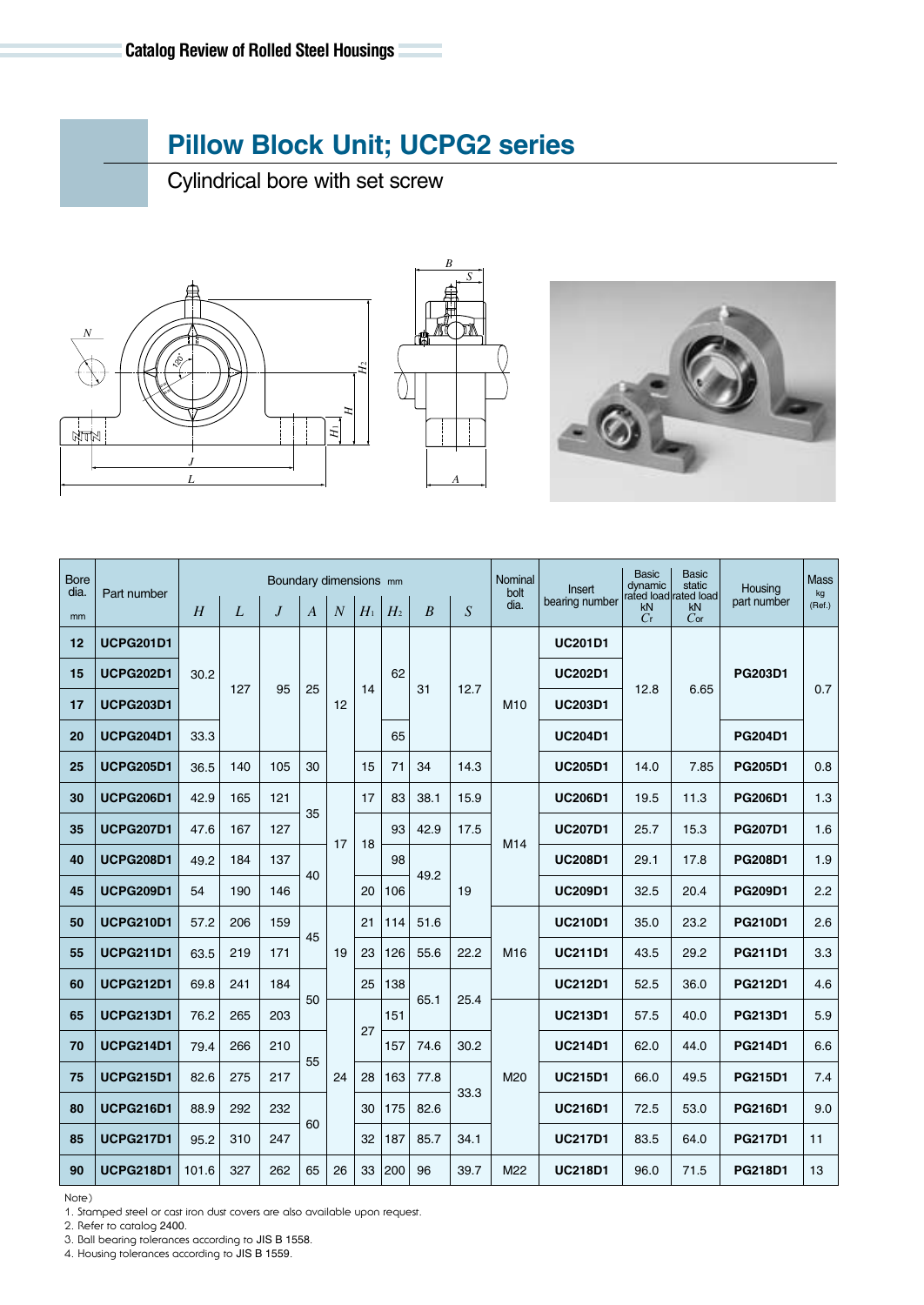#### **Pillow Block Unit; UCPG3 series**

#### Cylindrical bore with set screw



| <b>Bore</b> |                  | Boundary dimensions mm |     |                |                  |                                                               |    |     |      |                | Nominal<br>bolt   | Insert                             | <b>Basic</b><br><b>Basic</b><br>dynamic<br>static |        | Housing        | <b>Mass</b><br>kg |
|-------------|------------------|------------------------|-----|----------------|------------------|---------------------------------------------------------------|----|-----|------|----------------|-------------------|------------------------------------|---------------------------------------------------|--------|----------------|-------------------|
| dia.<br>mm  | Part number      | H                      | L   | $\overline{J}$ | $\boldsymbol{A}$ | H <sub>2</sub><br>$\boldsymbol{B}$<br>$\overline{N}$<br>$H_1$ |    | S   | dia. | bearing number | kN<br>$C_{\rm r}$ | rated load rated load<br>kN<br>Cor | part number                                       | (Ref.) |                |                   |
| 25          | <b>UCPG305D1</b> | 45                     | 175 | 132            |                  |                                                               | 15 | 85  | 38   | 15             |                   | <b>UC305D1</b>                     | 21.2                                              | 10.9   | <b>PG305D1</b> | 1.4               |
| 30          | <b>UCPG306D1</b> | 50                     | 180 | 140            | 35               |                                                               | 18 | 95  | 43   | 17             |                   | <b>UC306D1</b>                     | 26.7                                              | 15.0   | <b>PG306D1</b> | 1.8               |
| 35          | <b>UCPG307D1</b> | 56                     | 210 | 160            | 40               | 17                                                            | 20 | 106 | 48   | 19             | M14               | <b>UC307D1</b>                     | 33.5                                              | 19.1   | <b>PG307D1</b> | 2.8               |
| 40          | <b>UCPG308D1</b> | 60                     | 220 | 170            | 45               |                                                               | 22 | 116 | 52   |                |                   | <b>UC308D1</b>                     | 40.5                                              | 24.0   | <b>PG308D1</b> | 3.0               |
| 45          | <b>UCPG309D1</b> | 67                     | 245 | 190            | 50               |                                                               | 24 | 129 | 57   |                |                   | <b>UC309D1</b>                     | 53.0                                              | 32.0   | <b>PG309D1</b> | 4.1               |
| 50          | <b>UCPG310D1</b> | 75                     | 275 | 212            | 55               | 19                                                            | 27 | 143 | 61   | 22             | M16               | <b>UC310D1</b>                     | 62.0                                              | 38.5   | <b>PG310D1</b> | 5.8               |
| 55          | <b>UCPG311D1</b> | 80                     | 310 | 236            | 60               |                                                               |    | 154 | 66   | 25             |                   | <b>UC311D1</b>                     | 71.5                                              | 45.0   | <b>PG311D1</b> | 7.4               |
| 60          | <b>UCPG312D1</b> | 85                     | 330 | 250            | 65               | 24                                                            | 32 | 165 | 71   | 26             | M20               | <b>UC312D1</b>                     | 82.0                                              | 52.0   | <b>PG312D1</b> | 9.4               |
| 65          | <b>UCPG313D1</b> | 90                     | 340 | 260            |                  |                                                               | 33 | 176 | 75   | 30             |                   | <b>UC313D1</b>                     | 92.5                                              | 60.0   | <b>PG313D1</b> | 10                |
| 70          | <b>UCPG314D1</b> | 95                     | 360 | 280            |                  | 26                                                            | 35 | 187 | 78   | 33             |                   | <b>UC314D1</b>                     | 104                                               | 68.0   | <b>PG314D1</b> | 12                |
| 75          | <b>UCPG315D1</b> | 100                    | 380 | 290            | 75               |                                                               |    | 198 | 82   | 32             | M22               | <b>UC315D1</b>                     | 113                                               | 77.0   | <b>PG315D1</b> | 14                |
| 80          | <b>UCPG316D1</b> | 106                    | 400 | 300            |                  |                                                               | 40 | 210 | 86   | 34             |                   | <b>UC316D1</b>                     | 123                                               | 86.5   | <b>PG316D1</b> | 18                |
| 85          | <b>UCPG317D1</b> | 112                    | 420 | 320            | 80               | 32                                                            |    | 220 | 96   | 40             | M27               | <b>UC317D1</b>                     | 133                                               | 97.0   | <b>PG317D1</b> | 20                |
| 90          | <b>UCPG318D1</b> | 118                    | 430 | 330            |                  |                                                               |    | 235 |      |                |                   | <b>UC318D1</b>                     | 143                                               | 107    | <b>PG318D1</b> | 24                |
| 95          | <b>UCPG319D1</b> | 125                    | 470 | 360            |                  |                                                               | 45 | 250 | 103  | 41             |                   | <b>UC319D1</b>                     | 153                                               | 119    | <b>PG319D1</b> | 29                |
| 100         | <b>UCPG320D1</b> | 140                    | 490 | 380            | 90               | 35                                                            | 50 | 275 | 108  | 42             | M30               | <b>UC320D1</b>                     | 173                                               | 141    | <b>PG320D1</b> | 35                |
| 105         | <b>UCPG321D1</b> |                        |     |                |                  |                                                               |    | 280 | 112  | 44             |                   | <b>UC321D1</b>                     | 184                                               | 153    | PG321D1        |                   |
| 110         | <b>UCPG322D1</b> | 150                    | 520 | 400            | 100              |                                                               | 55 | 300 | 117  | 46             | M33               | <b>UC322D1</b>                     | 205                                               | 179    | <b>PG322D1</b> | 45                |
| 120         | <b>UCPG324D1</b> | 160                    | 570 | 450            |                  | 38                                                            | 65 | 320 | 126  | 51             |                   | <b>UC324D1</b>                     | 207                                               | 185    | <b>PG324D1</b> | 55                |
| 130         | <b>UCPG326D1</b> | 180                    | 600 | 480            | 110              |                                                               | 75 | 355 | 135  | 54             |                   | <b>UC326D1</b>                     | 229                                               | 214    | <b>PG326D1</b> | 72                |
| 140         | <b>UCPG328D1</b> | 200                    | 620 | 500            |                  |                                                               |    | 390 | 145  | 59             |                   | <b>UC328D1</b>                     | 253                                               | 246    | <b>PG328D1</b> | 89                |

Note)

1. Stamped steel or cast iron dust covers are also available upon request.

2. Refer to catalog 2400.

3. Ball bearing tolerances according to JIS B 1558.

4. Housing tolerances according to JIS B 1559.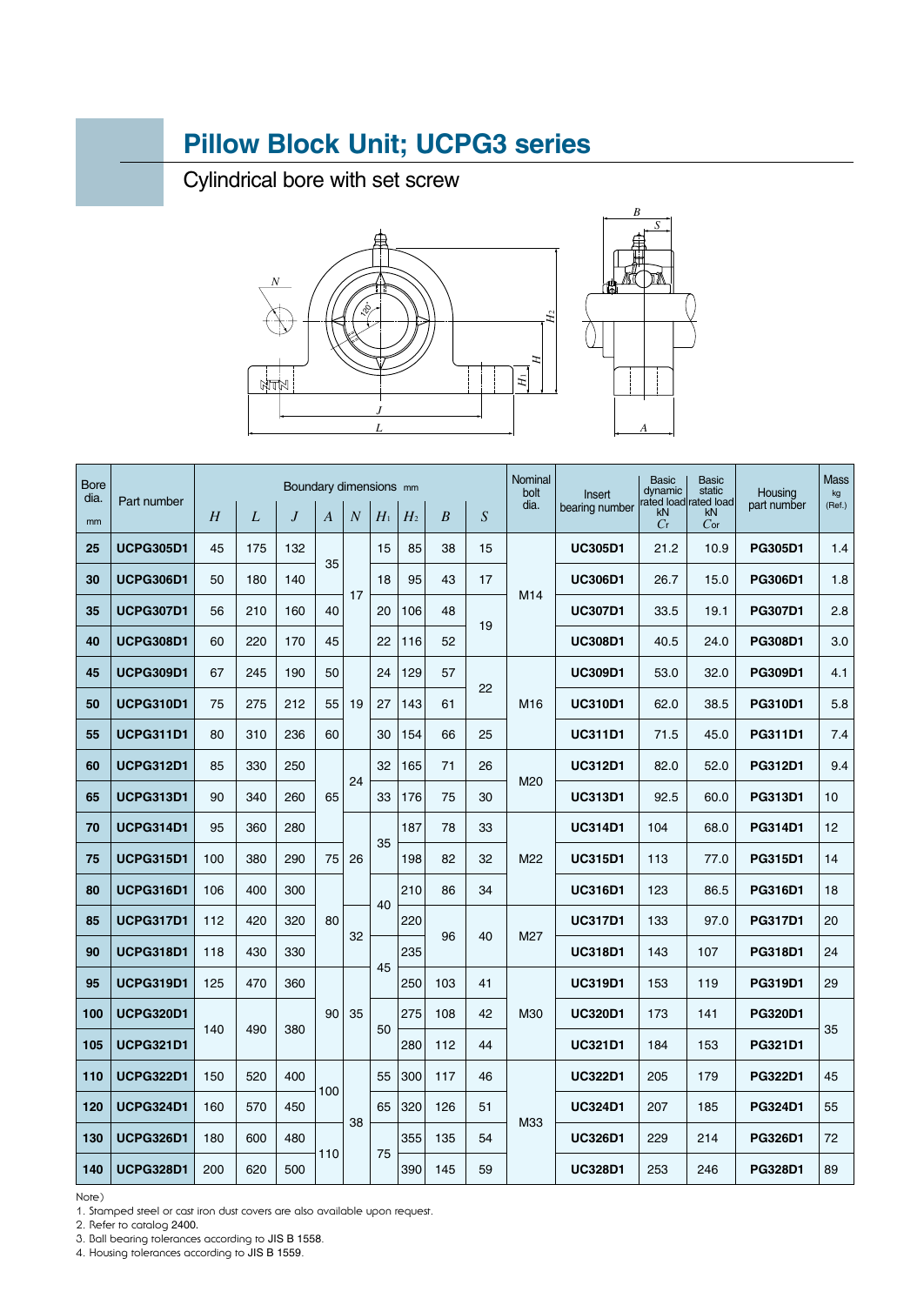# **Square Flange Unit; UCFG2 series**

Cylindrical bore with set screw







| <b>Bore</b><br>dia. |                  |     |                |                |                | Boundary dimensions mm |                |                |                  |      | Nominal<br>bolt | Insert<br>bearing | <b>Basic</b><br>dynamic                         | <b>Basic</b><br>static | Housing<br>part number | <b>Mass</b><br>kg |
|---------------------|------------------|-----|----------------|----------------|----------------|------------------------|----------------|----------------|------------------|------|-----------------|-------------------|-------------------------------------------------|------------------------|------------------------|-------------------|
| mm                  | Part number      | L   | $\overline{J}$ | A <sub>2</sub> | A <sub>1</sub> | $\overline{A}$         | $\overline{N}$ | A <sub>0</sub> | $\boldsymbol{B}$ | S    | dia.            | number            | rated load rated load<br>kN<br>$C_{\mathsf{r}}$ | kN<br>$C$ or           |                        | (Ref.)            |
| 12                  | <b>UCFG201D1</b> |     |                |                |                |                        |                |                |                  |      | M10             | <b>UC201D1</b>    |                                                 | 6.65                   | <b>FG204D1</b>         | 0.7               |
| 15                  | <b>UCFG202D1</b> | 86  | 64             | 15             | 11             | 25.5                   |                | 33.3           |                  | 12.7 |                 | <b>UC202D1</b>    |                                                 |                        |                        |                   |
| 17                  | <b>UCFG203D1</b> |     |                |                |                |                        | 12             |                | 31               |      |                 | <b>UC203D1</b>    | 12.8                                            |                        |                        | 0.6               |
| 20                  | <b>UCFG204D1</b> |     |                |                |                |                        |                |                |                  |      |                 | <b>UC204D1</b>    |                                                 |                        |                        |                   |
| 25                  | <b>UCFG205D1</b> | 95  | 70             | 16             | 13             | 27                     |                | 35.7           | 34               | 14.3 |                 | <b>UC205D1</b>    | 14.0                                            | 7.85                   | FG205D1                | 0.8               |
| 30                  | <b>UCFG206D1</b> | 108 | 83             | 18             |                | 31                     |                | 40.2           | 38.1             | 15.9 |                 | <b>UC206D1</b>    | 19.5                                            | 11.3                   | <b>FG206D1</b>         | 1.0               |
| 35                  | <b>UCFG207D1</b> | 117 | 92             | 19             | 15             | 34                     | 14             | 44.4           | 42.9             | 17.5 | M <sub>12</sub> | <b>UC207D1</b>    | 25.7                                            | 15.3                   | <b>FG207D1</b>         | 1.4               |
| 40                  | <b>UCFG208D1</b> | 130 | 102            | 21             |                | 36                     | 16             | 51.2           | 49.2             | 19   |                 | <b>UC208D1</b>    | 29.1                                            | 17.8                   | <b>FG208D1</b>         | 1.8               |
| 45                  | <b>UCFG209D1</b> | 137 | 105            | 22             | 16             | 38                     |                | 52.2           |                  |      | M <sub>14</sub> | <b>UC209D1</b>    | 32.5                                            | 20.4                   | FG209D1                | 2.2               |
| 50                  | <b>UCFG210D1</b> | 143 | 111            |                |                | 40                     |                | 54.6           | 51.6             |      |                 | <b>UC210D1</b>    | 35.0                                            | 23.2                   | <b>FG210D1</b>         | 2.4               |
| 55                  | <b>UCFG211D1</b> | 162 | 130            | 25             | 18             | 43                     |                | 58.4           | 55.6             | 22.2 |                 | <b>UC211D1</b>    | 43.5                                            | 29.2                   | <b>FG211D1</b>         | 3.6               |
| 60                  | <b>UCFG212D1</b> | 175 | 143            | 29             |                | 48                     |                | 68.7           |                  |      | M16             | <b>UC212D1</b>    | 52.5                                            | 36.0                   | <b>FG212D1</b>         | 4.4               |
| 65                  | <b>UCFG213D1</b> | 187 | 149            | 30             |                | 50                     | 19             | 69.7           | 65.1             | 25.4 |                 | <b>UC213D1</b>    | 57.5                                            | 40.0                   | FG213D1                | 5.5               |
| 70                  | <b>UCFG214D1</b> | 193 | 152            | 31             |                | 54                     |                | 75.4           | 74.6             | 30.2 |                 | <b>UC214D1</b>    | 62.0                                            | 44.0                   | <b>FG214D1</b>         | 6.1               |
| 75                  | <b>UCFG215D1</b> | 200 | 159            | 34             | 22             | 56                     |                | 78.5           | 77.8             |      |                 | <b>UC215D1</b>    | 66.0                                            | 49.5                   | <b>FG215D1</b>         | 6.9               |
| 80                  | <b>UCFG216D1</b> | 208 | 165            |                |                | 58                     |                | 83.3           | 82.6             | 33.3 | M20             | <b>UC216D1</b>    | 72.5                                            | 53.0                   | FG216D1                | 8.1               |
| 85                  | <b>UCFG217D1</b> | 220 | 175            | 36             |                | 63                     | 23             | 87.6           | 85.7             | 34.1 |                 | <b>UC217D1</b>    | 83.5                                            | 64.0                   | <b>FG217D1</b>         | 9.3               |
| 90                  | <b>UCFG218D1</b> | 235 | 187            | 40             | 24             | 68                     |                | 96.3           | 96               | 39.7 |                 | <b>UC218D1</b>    | 96.0                                            | 71.5                   | <b>FG218D1</b>         | 11                |

Note)

1. Stamped steel or cast iron dust covers are also available upon request.

2. Refer to catalog 2400.

3. Ball bearing tolerances according to JIS B 1558.

4. Housing tolerances according to JIS B 1559.